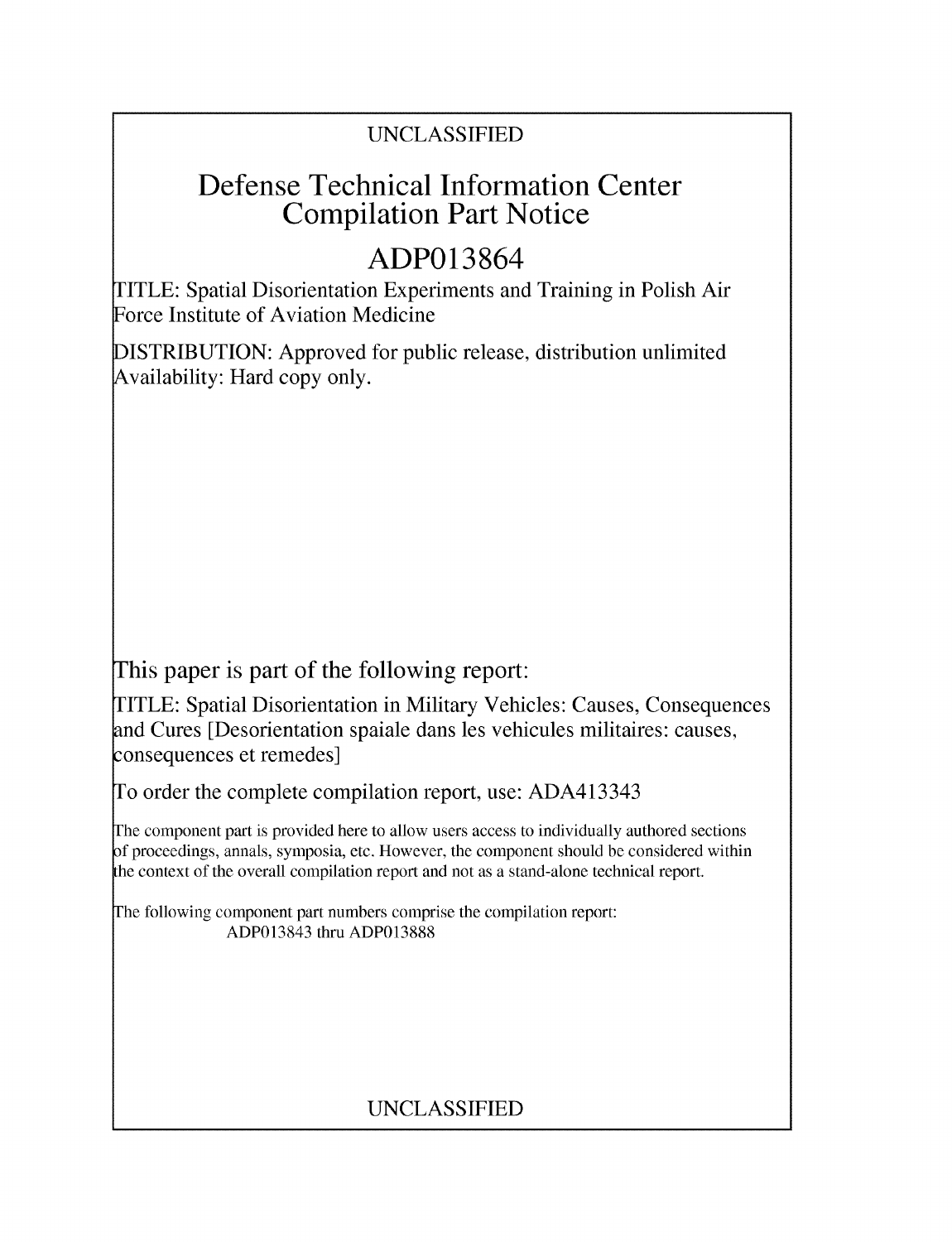### Spatial Disorientation Experiments and Training in Polish Air Force Institute of Aviation Medicine

#### Lt Krzysztof Kowalczuk MD DAvMed, Maj Wieslaw Kluch MD Maj Romuald Mikuliszyn MD and Maj Marek Gasik Msc Eng. Polish Air Force Institute of Aviation Medicine Krasifiskiego 54 St. 01-755 Warsaw, Poland

#### **SUMMARY**

Spatial disorientation (SD) is a long recognised problem in aviation environment. During flight the spatial disorientation may appear as a result of inadequate perception of the position or attitude of an aircraft in comparison of the co-ordinate system constituted by the Earth surface. It is extremely difficult to say how often spatial disorientation became the reason of military aircraft accidents **[6]** but in Poland it is calculated at around 8%. There is no ultimate cure for spatial disorientation; the two ways considered most important are pilot training and extensive research leading to better understanding of nature of SD which is little known despite of about forty years of worldwide awareness about this problem. Probably every air force in the world has its own methods for SD prevention and training programme. We think that most comprehensive approach to this question is introduction of wide training program using all available equipment and conducting of further experiments increasing our knowledge about this very complex problem.

In 1998 PAFIAM went out with initiative of conducting the initial course and training counteracting spatial disorientation with polish military pilots using three simulators.

The full – mission flight simulator "Japetus" is the first element of this system of devices to work on spatial disorientation prevention.

Another device is lately obtained Gyro - IPT spatial disorientation simulator, which's main purpose in contrary to "Japetus" is use in spatial orientation demonstration and training. Both previously mentioned devices are lacking of important possibility in terms of presentation of influence of linear acceleration on pilot's vestibular system. To make possibilities of presentation and training more comprehensive we decided to include human carrying centrifuge into spatial disorientation programme.

#### **SD** EXPERIMENTS **ON "JAPETUS"** FLIGHT SIMULATOR

Problem of spatial disorientation is widely recognized as one of the most serious reasons of flight accidents. In this part we would like to describe some procedures developed at the Polish Air Force Institute of Aviation Medicine with use of flight simulator "Japetus" to counteract the phenomenon of spatial disorientation including situational awareness and visual illusions. We refer to the possibility of standard flight simulator use for investigation the spatial disorientation and training embracing that phenomenon.

Disorientation can be understood as a pilot reaction during the flight when he is forced to focus his attention on difficult meteorological conditions or the other part of the task, which don't allow him to control the whole flight situation. Pilots have to concentrate on different aspect of flight situation, i.e. speed, altitude, performed mission that make them more susceptible to spatial disorientation especially in terms of conscious processing. It may be the background of unaware disorientation (disorientation of type i). The pilot's flight performance in such a case is compromised because of perceptual misinformation. What is important pilot may fly unaware of his disorientation until it is too late for corrective action.

Two kinds of experimental flights on the flight simulator were performed: flights in IFR and in VFR conditions. The flight profiles have included: take off, some navigational tasks, approach, final approach and landing. Evaluation of flight performance was done on basis of manoeuvres precision, registration of eye movements and progress in following attempts of flights.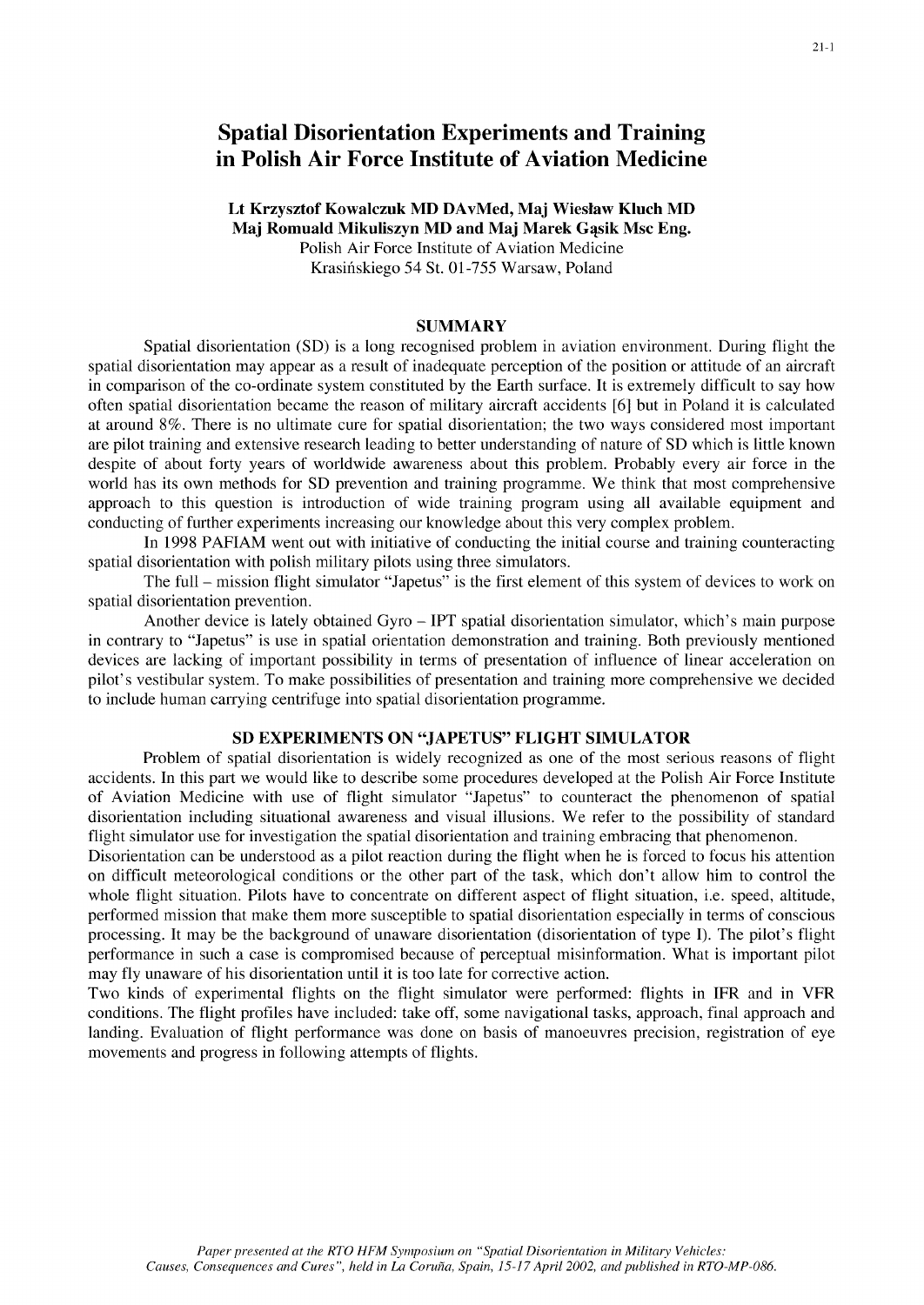The obtained results indicated that in IFR conditions the symptoms of loss of spatial orientation were observed. In those cases the two types of reaction took place:

- **-** type **I** of disorientation no counteraction,
- **-** type **11** of disorientation counteraction.

Within the second type cases the oculographic registration indicated increasing intensity of eye saccadic movements and longer time of fixation.

In good meteorological flight conditions eye saccadic movements and significant changes of fixation time were not observed. It leads to the conclusion that no spatial disorientation was encountered.

Additional conclusion of this part of research was, that method of eye saccadic movements measurements could be used for detecting the loosing of spatial orientation during both simulated and real flights.

Certain flight manoeuvres provoke spatial disorientation more frequently than others **[8].** When pilot is aware of such phenomenon then is possible his earlier reaction and correction. In such a case pilot performs the manoeuvre knowing possible perceptual and vestibular misinformation, which can be intellectually controlled through corrective information coming from the flight instruments and indicators. It was mentioned that spatial disorientation might occur in different phase of flight. Can special training counteract it? How does deal with it? The pilots usually ask these kinds of questions.

For the purpose of that paper we have defined spatial disorientation as a state characterised by the false perception of one's position in relation to the Earth surface, which is caused by the senses misinterpreting the pilot's position in space. We have limited this part of experiments to the spatial disorientation caused by the visual factors.

The reason of such decision was, that during our research and analysis we found that classic hexapod (Stewart type) motion system of our flight simulator is practically unusable for spatial disorientation research and training in terms of producing illusions caused by angular or linear accelerations.

For our practical purposes we will discuss only vision as the most important source of information, which provide orientation to pilots. In that manner vision can also be thought of as being the most important sense controlling flight situation. That visual dominance is a potential cause of illusions and disorientation during flight. Aircraft accidents have occurred because of illusions caused by limitations of our sense of vision. Pilot's awareness of these illusions is important step in the prevention of possible incidents and accidents. The reduction of aviation mishaps can be achieved through improvement of spatial disorientation understanding and development of pilot training programs.

In these works we considered hardware improvements and practical possibilities of simulator adaptation and construction of methodical foundations counteracting to occurrences of spatial disorientation. Flight simulator "Japetus" serves as a one element of the complex system used to demonstrate and estimate the spatial disorientation.

Realisation of this assignments demanded many changes in the simulator software. These changes refer to:

- \* introduction additional element of visualisation. Those elements are mainly connected with meteorological conditions,
- textures Of Baltic Sea with the coast line,
- lights of cities with respect of their localisation. They are situated in vicinity of airfields with regard their geographical co-ordinates and have to be taken into account accidental configurations of street lights lying in straight lines,
- textures of skies including lights of stars. Points of light are motionless, using accidental arrangement and diverse intensity of shining,
- \* upper limit of clouds (with angle in range **1-5°)** which is diagonal to natural horizon,
- using the special plane-target, which serves as a tracking point for training pilots to shift their attention. The control of plane-target should take place from positions of instructor, -profile of plane appearing in central section of visualisation of simulator, having possibility of moving oneself in range of height 50-3000 metres. and dynamics of plane TS-11.
- "freezing" of flight instrument position with possibility of return to normal indications after time defined by instructor,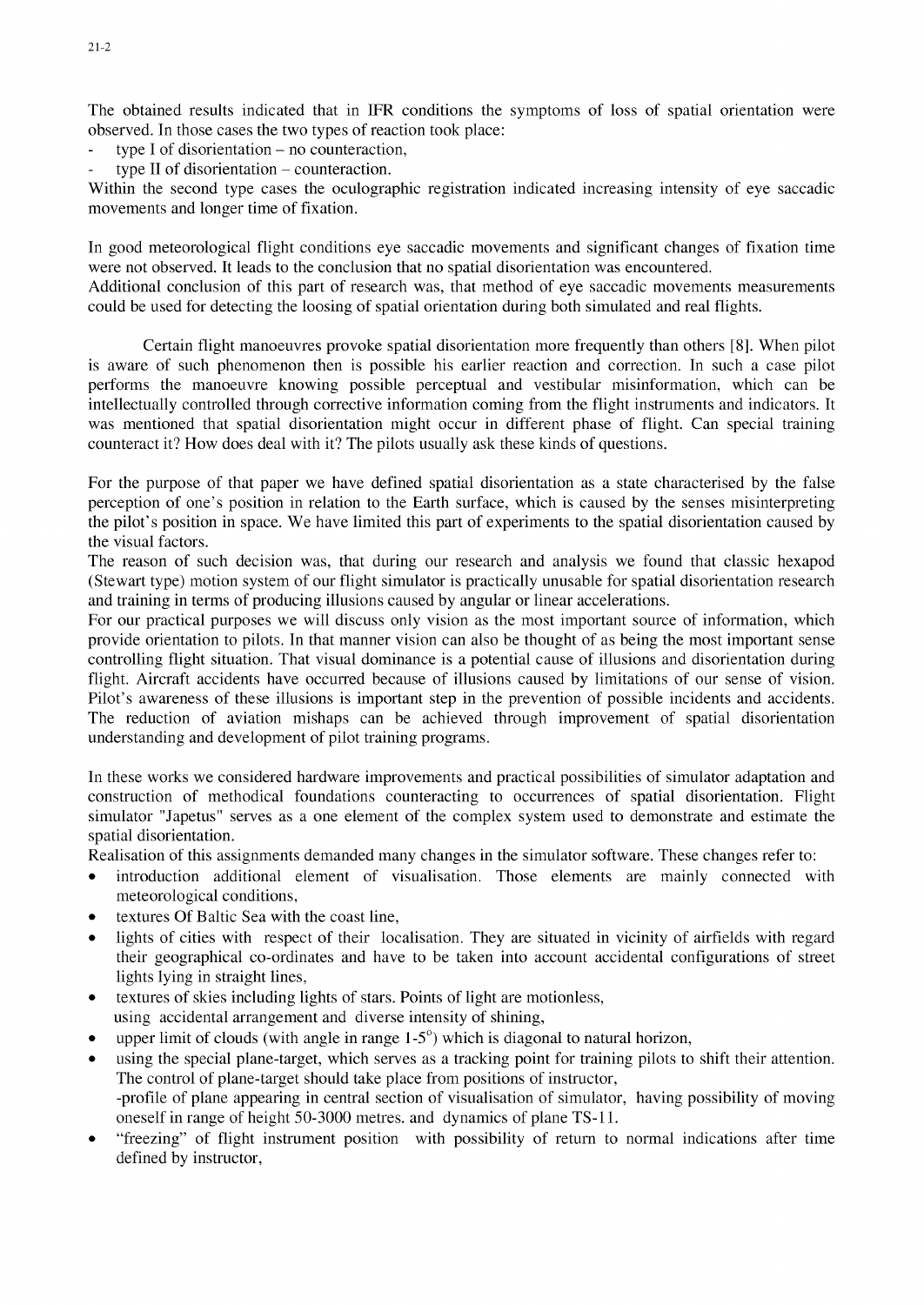#### EXPERIMENTAL METHODOLOGY OF **SPATIAL ORIENTATION TRAINING.**

The initial course was projected for military pilots and included both theoretical background of spatial disorientation and experimental flights . In the first phase of the course pilots were prepared through series of lectures concerning the occurrences of spatial disorientation and its consequences. The main goal of this preparation was to increase their knowledge about the phenomenon and achieve better understanding of SD problems.

There were two kinds of experimental flights. The first one consists of start, approach, final approach and landing according of NDB's (non direction beacons) system and runs in instrumental meteorological flying conditions (IFR) with strong turbulence. The second one consisted of repetition above-mentioned flight pattern without turbulence in visual flight conditions. The valuation of flying performances was achieved thanks registration of eye movement and progresses in following attempts of flights.

#### **RESULTS AND CONCLUSION**

Results indicated that in IFR conditions with strong turbulence symptoms of loss of spatial orientation were observed which in consequence led to worse performance of executed flights. In cases of loss of spatial orientation (almost 60% of all flights performed) two typical reactions were observed:

type I of disorientation - no counteraction  $- (20\%)$  and type II of disorientation- counteraction reaction  $-$ (40%). The oculographic registration in first group indicated increasing intensity of eye saccadic and fixation probably caused by necessity of verification of flight parameters.

In second group there weren't significant changes in intensity of eye saccadic and fixation. This fact can be confirmation of type II spatial disorientation.

#### **SD TRAINING POSSIBILITIES ON** "GYRO- **IPT"** SIMULATOR

Polish Air Force Institute of Aviation Medicine has acquired "Gyro - IPT" training device which is designed mainly to conduct spatial disorientation training for pilots. Gyro - IPT has a wide possibilities of presentation of visually evoked illusions and illusions based on angular accelerations in three axes. Significant advantages of this device are extended editing options. They cover possibility of changing aerodynamic aircraft model, mission parameters, navigation aids etc. It allows development of country specified training program in terms of used aircrafts, procedures and terrain. Apart from software options provided by the manufacturer we have developed some our own training procedures. Proposed training syllabus consists of three steps.

First part of training is prepared for cadets of last year of Polish Air Force Academy and pilots with low experience in flying in IFR conditions (III class military pilot).

Second part is designed for pilots with medium experience (II class military pilot).and those returning to flying duties after long absence (more than 6 months).

Third part covers most advanced aspects of spatial disorientation and is suitable for experienced pilots (I and master class military pilot).

Every part of syllabus is in some matters repetitive because is designed partially as a "refresher" for previous parts.

Total training time is 2 hours of practical exercises on simulator per step predecessed by 3 hours of lecture and presentation.

Currently available SD training sorties are:

- 1. Coriolis illusion emerging as a result of cross stimulation of vestibular apparatus after rapid head movements during circular motion.
- 2. Somatogyral illusions result of false perception of rotation through semicircular canals
- 3. Oculogravic illusions false perception of motion of another object as a result of nystagmoidal movement of eyeballs after stimulation of vestibular system by angular acceleration
- 4. Advanced oculogravic illusions false perception of motion of another object as a result of nystagmoidal movement of eyeballs after stimulation of vestibular system by angular and linear acceleration
- *5.* Graveyard spiral ceasing of perception of prolonged circular motion (despite its continuation)
- 6. Nystagmus cyclic, involuntary eyeballs movements after stimulation of vestibular system with variable angular accelerations.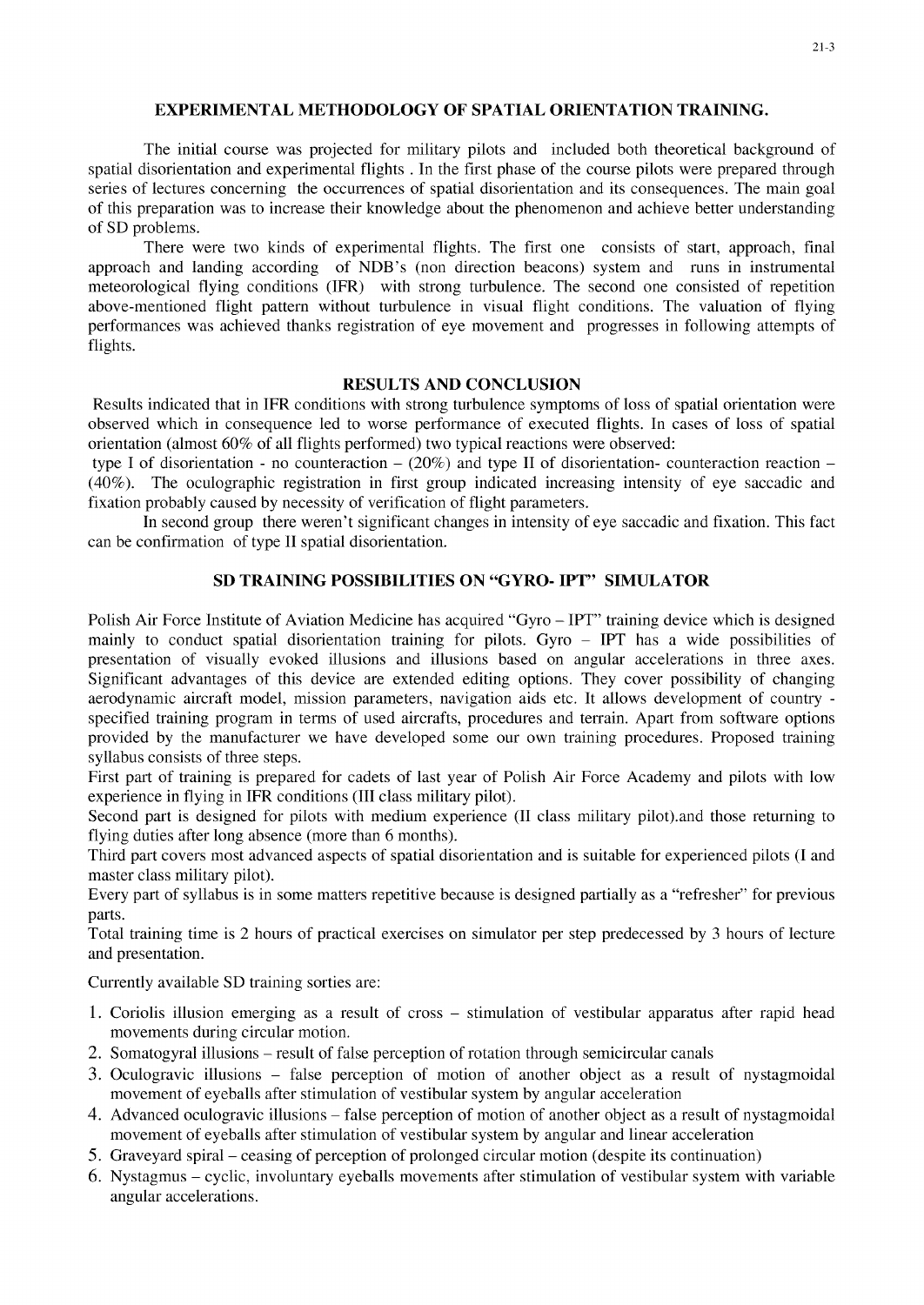- 7. Leans illusion false perception of wings not being level after subtreshold roll movement with supratreshold recovery from previous attitude.
- 8. Advanced version of the leans illusion during complex roll and yaw subtreshold movements with supratreshold recovery from previous attitude.
- 9. Autokinesis illusion false perception of movement of stationary light in darkness.
- 10. Illusions connected with wrong perception of attitude and distance caused by atypical dimensions of runway.
- 11. Dark hole illusions caused by lack of auxiliary fixing light points in pilot's field of view.
- 12. False horizon illusions false interpretation of visible horizon e.g. clouds lines.
- 13. Dark takeoff illusions uncertainity in assessment of attitude without visual reference.
- 14. Sloped runway illusions false perception of attitude in distance in mountain terrain.

GYRO - IPT is also equipped with "helicopter option" which means possibility of simulation one engine rotary wing aircrafts. Program for presentation and training SD for helicopter pilots is currently under development.

#### **SD** EXPERIMENTS **ON HUMAN** CARRYING **CENTRIFUGE**

Previously mentioned training devices have disadvantage of lacking possibility of simulation of gravitational environment similar to real flight conditions. "Japetus" flight simulator has no such possibility at all, "Gyro -IPT" capabilities are limited to angular accelerations of limited magnitude. Because of importance of acceleration induced illusions we decided to use human carrying centrifuge to set  $-$  up somatogyral and somatogravic illusions.

Main goal of this task was to project and verify acceleration profile, which should generate illusions in trained pilots. In our preliminary test the subjects were 6 pilot candidates with small or no previous flight experience. For this research we used Polish Air Force Institute of Aviation Medicine centrifuge. It is centrifuge with 9-meter rotating arm, which we think, has a better possibility to add linear acceleration to angular in order to set - up somatogravic illusions than short arm devices (Gyro - Lab). Our centrifuge has a free moving gondola, which's angle with arm is dependent on current acceleration in range from 24' for 1,1G to **15,5'** for 4G. We didn't use acceleration greater than 4G because change of angle with greater acceleration is very small and we were mainly concerned about Gx not Gz acceleration.

During our experiments we measure an angle between real horizon and the line representing horizon in centrifuge cockpit. Test task for subject was maintaining with flight controls level of artificial horizon in accordance to perceived real horizon level. Value of the test was assessed on the base of conformance of phase of registered stick movement with gondola movement phase. We discovered high variability of results between subjects with maximal difference between best and worse result being 22'. Greatest disturbances of perception of gondola roll we discovered during centrifuge "creeping" with acceleration in order 1,4 - **1,5G.** It is also moment of greater change in angle of bank from **0'** for full stop to 48' for **1,5G.** The results obtained revealed two important factors: firstly in one subject we observed high repeatability of angle of bank in consequent runs and secondly persistence of bank perception during centrifuge braking. First observation is of great importance suggesting that despite individual variations, susceptibility for SD on one subject is fairly stable what after further research in extended time period can give assumption to selection of candidates in aspect of SD susceptibility.

#### **FINAL CONCLUSIONS.**

During last few years our knowledge about both theoretical and practical aspects of spatial disorientation increased as a result of conducted research works. But question of providing some precautive measures against SD is very complex and still open. Because of its nature phenomenon of false perception of spatial attitude and motion is difficult to quantify and matter of development selection test is remote in time, but current works show some promising results especially in area of oculographic measurements. Further directions of research should be improvement of current training protocols and extension of training possibilities in terms of available simulators. But development of method estimating spatial disorientation if of great importance because apart from selection will allow us to validate current methods of training as a method of SD prevention and probably develop new ones with greater efficiency in preventing aircraft mishaps caused by this phenomenon.